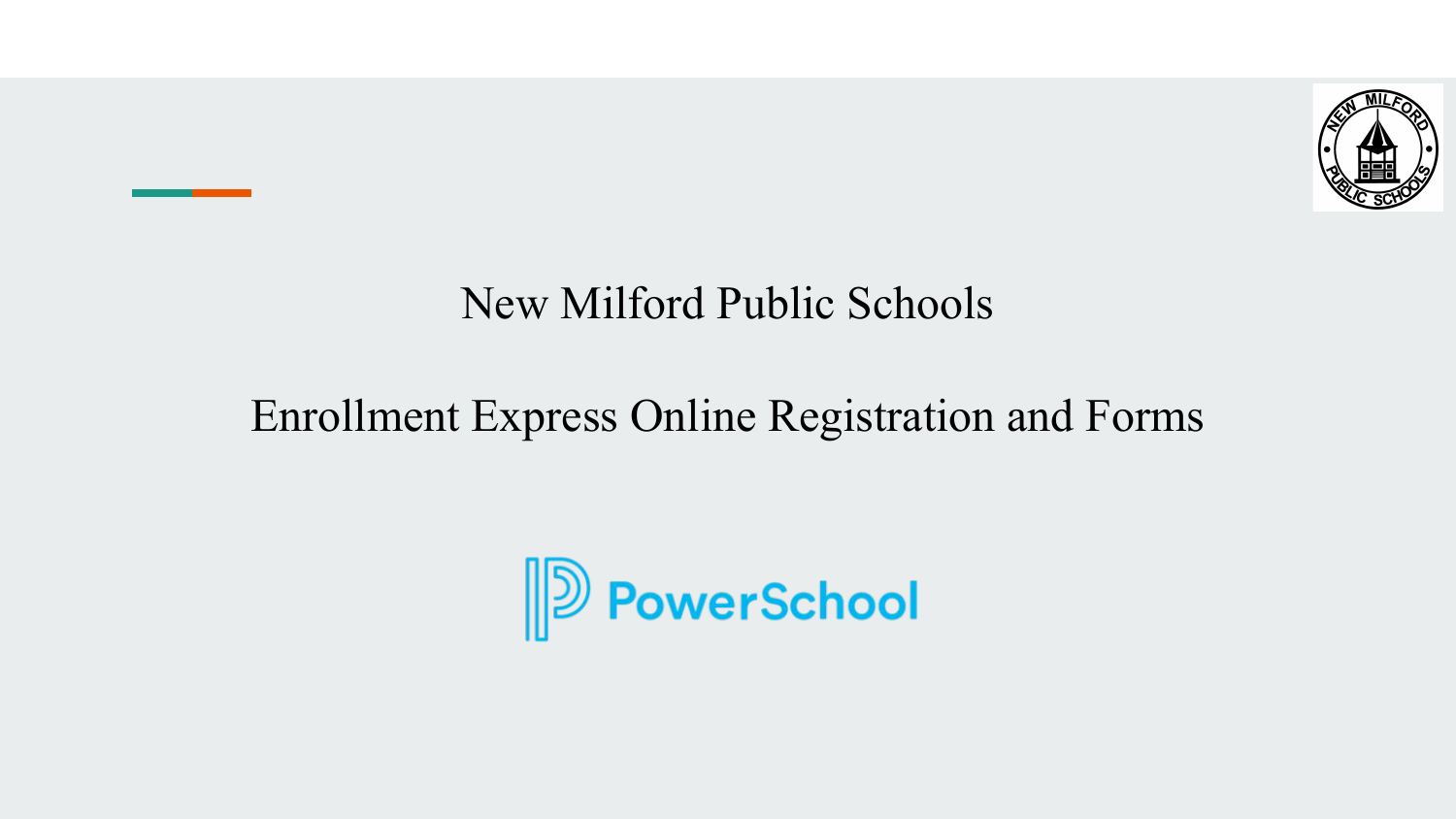# **Demo Focus Points - Enrollment Express Contact Updates**

- 1. [Login to PowerSchool Parent Portal](https://newmilfordps.powerschool.com/public)
- 2. Access Forms and locate the Student Contact Form
- 3. How to make and submit edits, where needed
- 4. Submitting
- 5. Form review process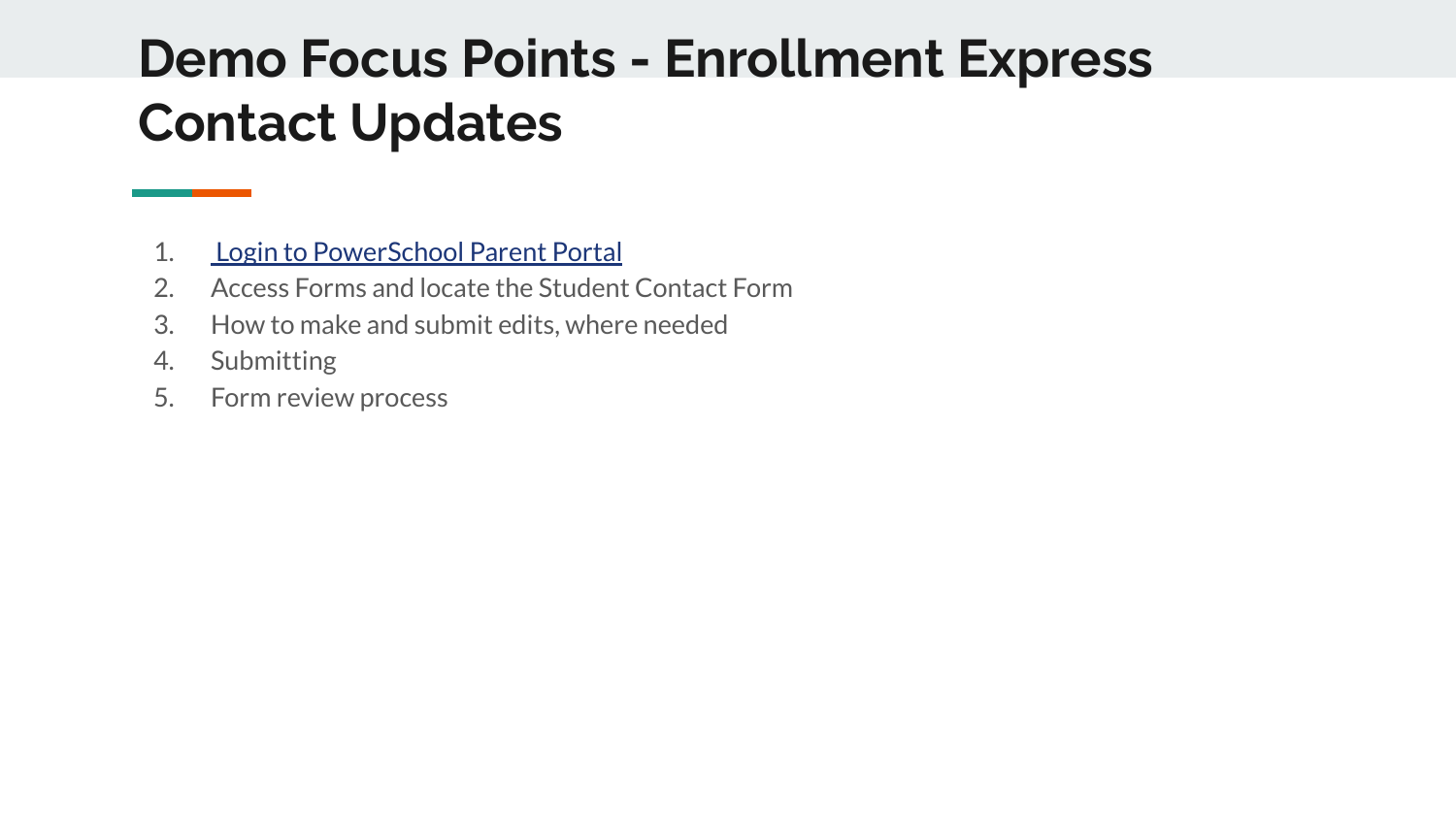# **Requirements for using Enrollment Express**

Enrollment Express Digital Forms can be found online through the Parent Portal.

Access to PowerSchool Parent Portal

[Instructions can be found online here](https://docs.google.com/document/d/1WGuLFkTgw0p8RJf3bmKa_f62EmRkFKTNQ2s6D73duyY/edit?usp=sharing)

You cannot use the PowerSchool Mobile App

You must use a web browser and login to the portal at:

<https://newmilfordps.powerschool.com/public>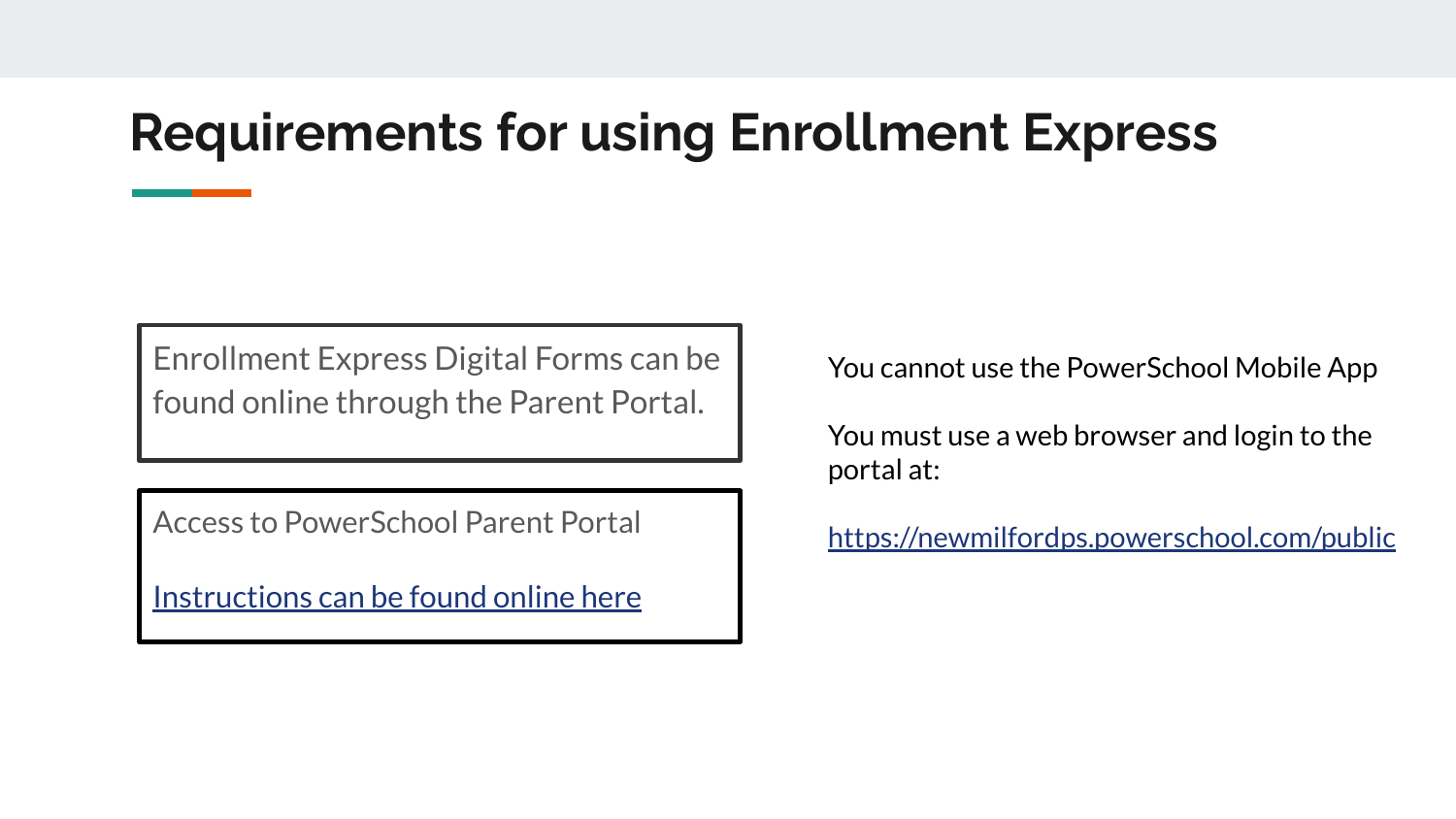

| Test                                                     |                                                                                                                                                                     |            |                                                       |         |                                                                   |         |              |                      |                         |                   |         | 四出       |  |
|----------------------------------------------------------|---------------------------------------------------------------------------------------------------------------------------------------------------------------------|------------|-------------------------------------------------------|---------|-------------------------------------------------------------------|---------|--------------|----------------------|-------------------------|-------------------|---------|----------|--|
| <b>Javigation</b>                                        | [New Milford] - New Student Form A - Student Demographics                                                                                                           |            | [New Milford] - New Student Form C - Student Contacts |         | [New Milford] - New Student Form J - Acknowledgment of Completion |         |              |                      |                         |                   |         |          |  |
| Srades and                                               | $\overline{2}$<br>There are no previous responses to this form.                                                                                                     |            |                                                       |         |                                                                   |         |              |                      |                         |                   |         |          |  |
| <b>EO</b><br><b>Grade History</b><br><b>N</b> Attendance | [New Milford] - New Student Form C - Student Contacts                                                                                                               |            |                                                       |         |                                                                   |         |              |                      | $\vee$                  |                   |         |          |  |
| Â<br>Email<br>Notification                               | Primary Family Email Address *                                                                                                                                      |            |                                                       |         |                                                                   |         |              |                      |                         |                   |         |          |  |
| Teacher<br>Comments<br>Ę                                 |                                                                                                                                                                     |            |                                                       |         |                                                                   |         |              |                      |                         |                   |         |          |  |
| Student<br>Reports<br>图                                  | Guardian in the Military *                                                                                                                                          |            |                                                       |         |                                                                   |         |              |                      |                         |                   |         |          |  |
| <b>PA</b> Forms                                          | $\bigcirc$ Either parent or guardian is on active duty in the military<br>O Either parent or guardian is a traditional member of the Guard or Reserve               |            |                                                       |         |                                                                   |         |              |                      |                         | Review contacts.  |         |          |  |
| $\div$<br><b>School Bulletin</b>                         | O Either parent or guardian is a member of the Active Guard/Reserve (AGR) under Title 10 or full time National Guard under Title 32<br>$\bigcirc$ None of the above |            |                                                       |         |                                                                   |         |              |                      | $\overline{\mathbf{3}}$ | Select the pencil |         |          |  |
| <b>De Class</b><br>Registration                          |                                                                                                                                                                     |            |                                                       |         |                                                                   |         |              |                      |                         | and make edits as |         |          |  |
| Balance                                                  | Guardians and Emergency Contacts *                                                                                                                                  |            |                                                       |         |                                                                   |         |              |                      |                         |                   | needed. |          |  |
| $\overline{\mathbb{C}}$<br>My Schedule                   | Please list all parents/legal guardians and at least three (3) emergency contacts apart from the parents/legal guardians                                            |            |                                                       |         |                                                                   |         |              |                      |                         |                   |         |          |  |
| anda School<br><b>and</b> Information                    |                                                                                                                                                                     |            |                                                       |         |                                                                   |         |              |                      |                         |                   |         | Add      |  |
| <b>Example 3</b><br>Preferences                          | Name<br>Relationship                                                                                                                                                | Phone Type | Phone #                                               | Address | Email                                                             | Custody | Lives with   | <b>School Pickup</b> | Emerg. Contact          | Data Access       |         |          |  |
|                                                          | Jamie TerryTest<br>Mother                                                                                                                                           |            |                                                       |         | @gmail.com                                                        |         | $\checkmark$ |                      |                         | ✔                 |         |          |  |
| <b>District Code</b><br><b>NKPN</b>                      | Apply this list of contacts to:                                                                                                                                     |            |                                                       |         |                                                                   |         |              |                      |                         |                   |         |          |  |
| Download on the<br>App Store                             |                                                                                                                                                                     |            |                                                       |         |                                                                   |         |              |                      |                         |                   |         | Submit A |  |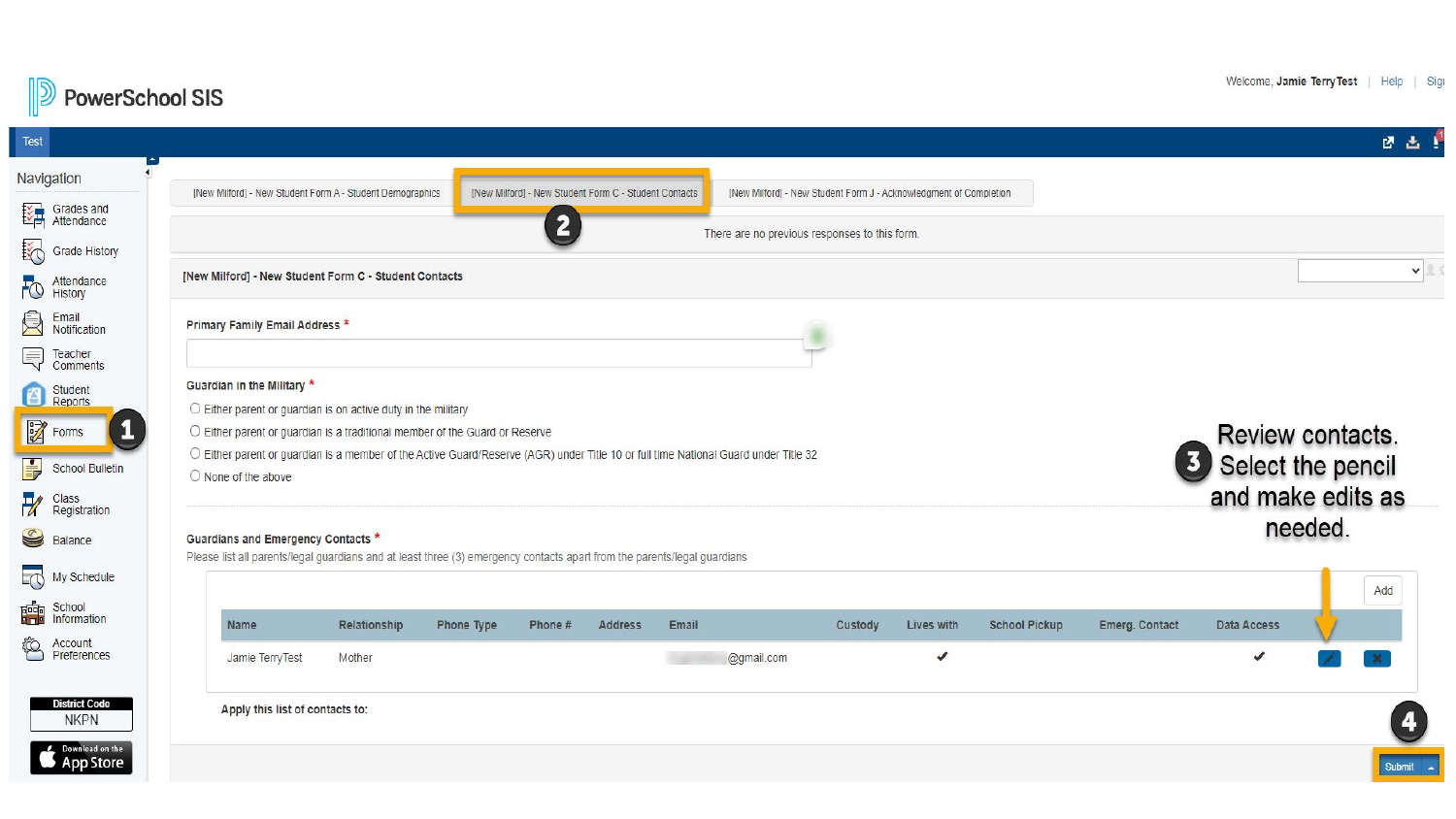#### Edit Father Terry Test

|                    | <b>First Name</b>                                                                                                   | Middle Name            | <b>Last Name</b>    |                   |      |
|--------------------|---------------------------------------------------------------------------------------------------------------------|------------------------|---------------------|-------------------|------|
|                    | Father                                                                                                              |                        |                     | <b>Terry Test</b> |      |
|                    | Gender                                                                                                              |                        | Relationship        | Employer          |      |
|                    | $\checkmark$                                                                                                        | Father                 | v                   |                   |      |
| <b>Address</b>     |                                                                                                                     |                        |                     |                   |      |
|                    |                                                                                                                     |                        |                     |                   | Add  |
|                    |                                                                                                                     |                        |                     |                   |      |
| Phone              |                                                                                                                     |                        |                     |                   |      |
|                    | Type                                                                                                                | <b>Phone Number</b>    |                     | Preferred         | Add  |
| ≣                  | Mobile<br>$\checkmark$                                                                                              | 8608675309             |                     |                   |      |
|                    |                                                                                                                     |                        |                     |                   |      |
| Email              |                                                                                                                     |                        |                     |                   |      |
|                    | Type<br>Additional<br>$\checkmark$                                                                                  | Email                  |                     | Primary           | Add  |
| ≣                  | <b>Additional</b>                                                                                                   | mrterry@gmail.com      |                     | ✔                 |      |
|                    | Current<br>Not Set                                                                                                  |                        |                     |                   |      |
| <b>Permissions</b> |                                                                                                                     |                        | Apply Contact to:   |                   |      |
|                    | Lives with Student *                                                                                                | $\odot$ Yes $\odot$ No | Student, Test<br>Ŋ. |                   |      |
|                    | Emergency Contact *                                                                                                 | O Yes <sup>O</sup> No  |                     |                   |      |
|                    | If you select Lives with, do not also select<br>Emergency Contact. Lives with will always<br>receive communications |                        |                     |                   |      |
|                    |                                                                                                                     |                        |                     |                   | Save |

Complete the highlighted<br>fields and save.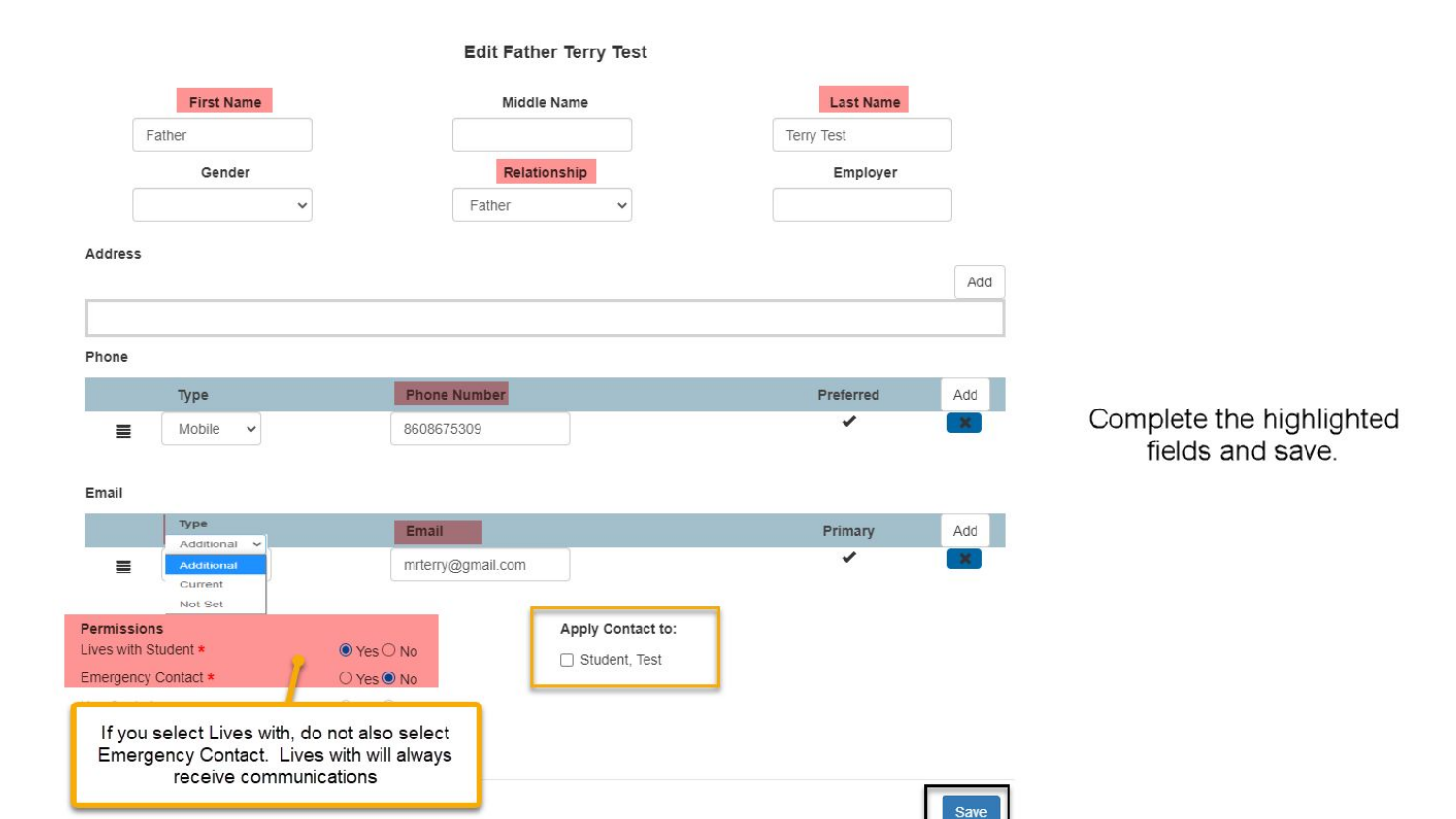After submitting, you will receive a Warning stating the forms is pending approval.

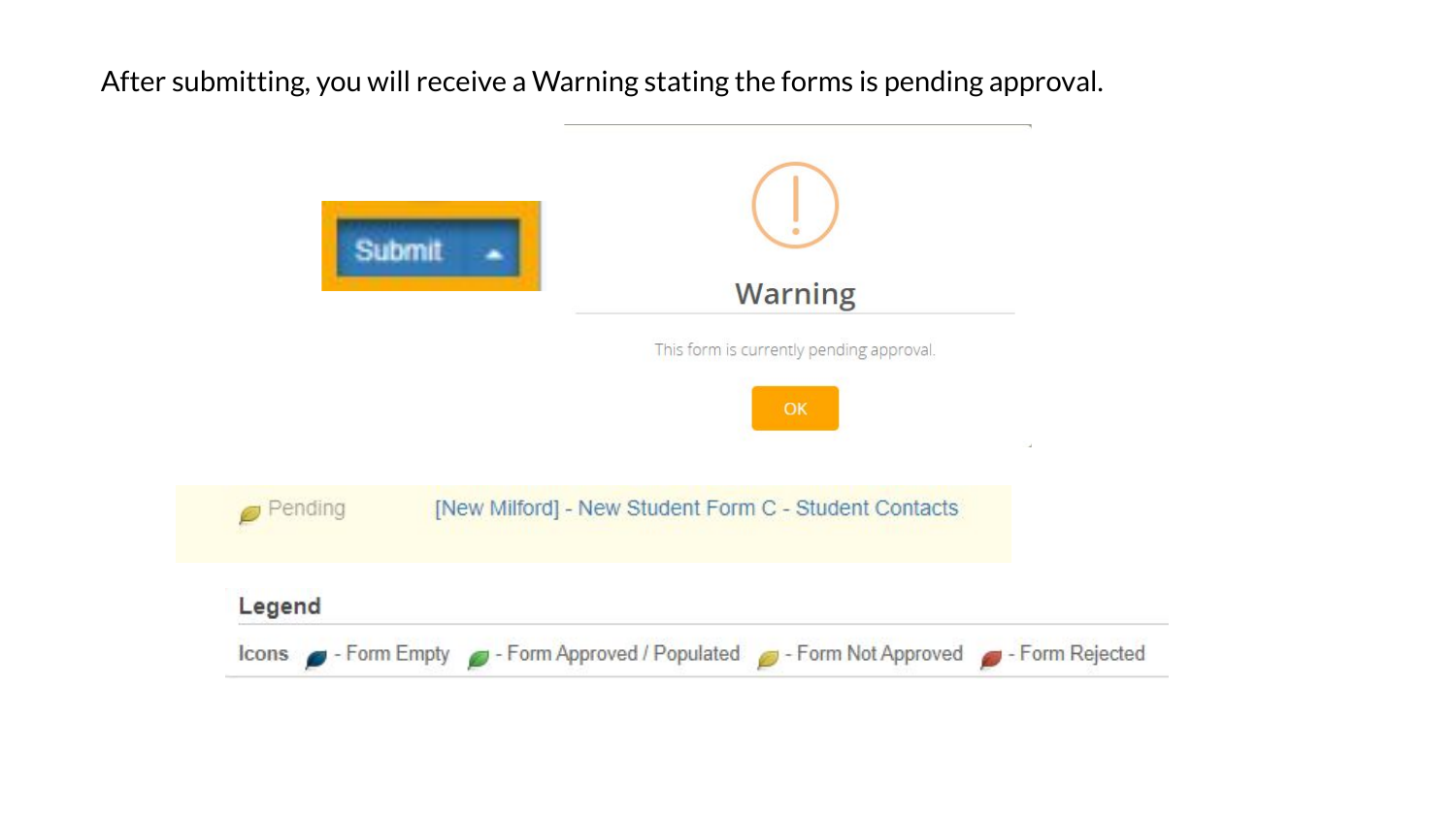# **Supports**

### [Ticket System for Families](https://www.google.com/url?q=https%3A%2F%2Fhelpdesk.newmilfordps.org%2FSiteManagerService%2F_parentform.html%3Fid%3D1%26cid%3D3%26eid%3D42%26sid%3D0101219e-bdff-ac10-6473-00155d781807&sa=D&sntz=1&usg=AFQjCNGhAJo3VUsd4An9qGzJuWN3qYvqUg)

- Assistance with Parent Portal
- Be sure to include your students name

#### [Ticket System for Students](https://newmilfordps.incidentiq.com/agent/dashboard)

● Login with your school Google Account

#### [Tech Website](https://sites.google.com/newmilfordps.org/nmpspublickb/students-and-families)

See ParentPortal Guide

**Contact information can be done through Parent Portal Enrollment Express**

**Or** 

**through your child's school main office.**

**School Websites**

[Hill and Plain Elementary](https://hps.newmilfordps.org/) [Northville Elementary](https://nes.newmilfordps.org/) [Sarah Noble Intermediate](https://snis.newmilfordps.org/) [Schaghticoke Middle](https://sms.newmilfordps.org/) [New Milford High School](https://nmhs.newmilfordps.org/)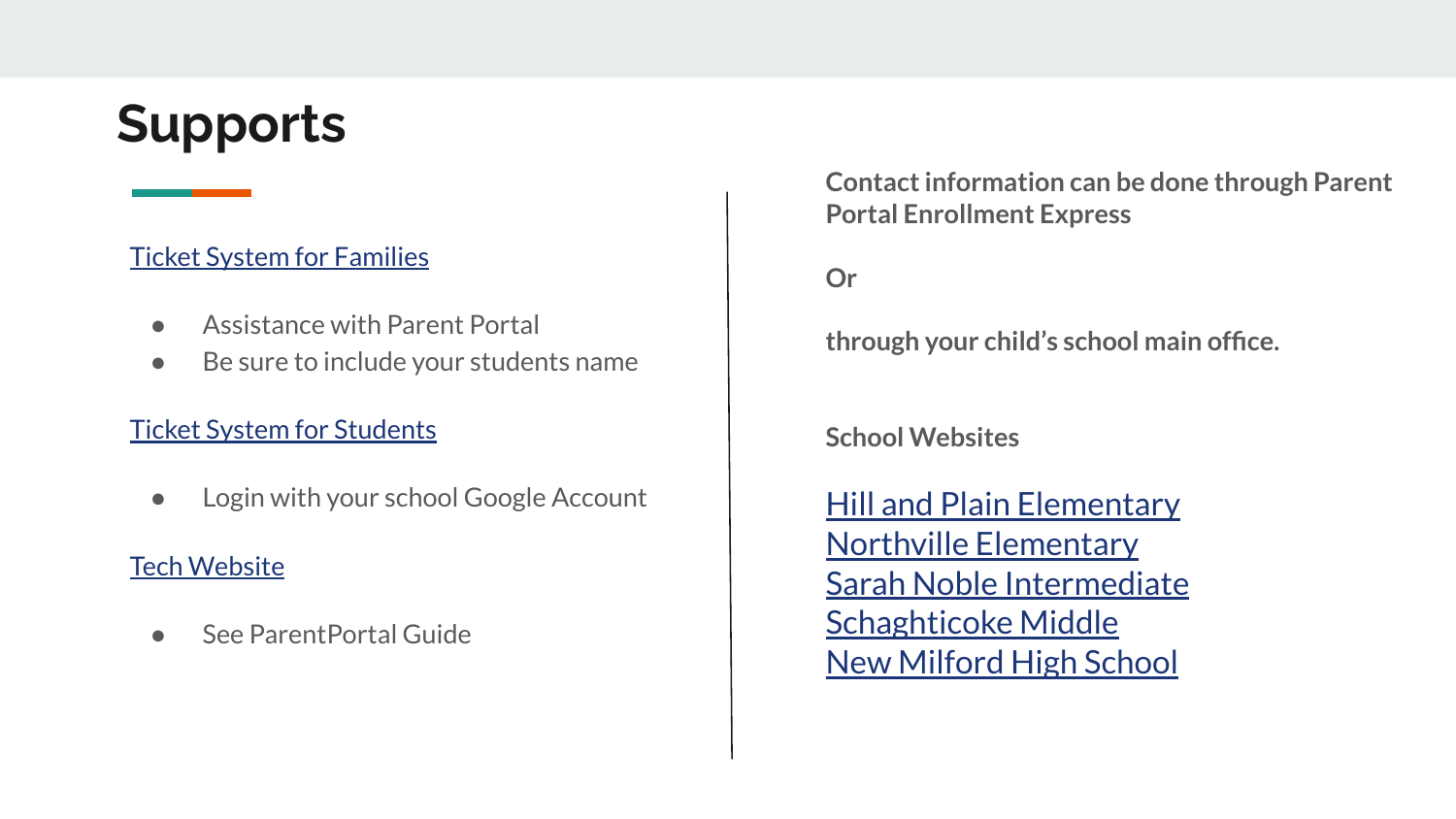## **Steps to access contact form**

- 1. [Login to PowerSchool Parent Portal](https://newmilfordps.powerschool.com/public)
- 2. Select Forms, and then Student Contact Form
- 3. Make edits as needed
- 4. Submit
- 5. Form will be reviewed by NMPS staff and will be approved with no further action, or rejected with a note provided.